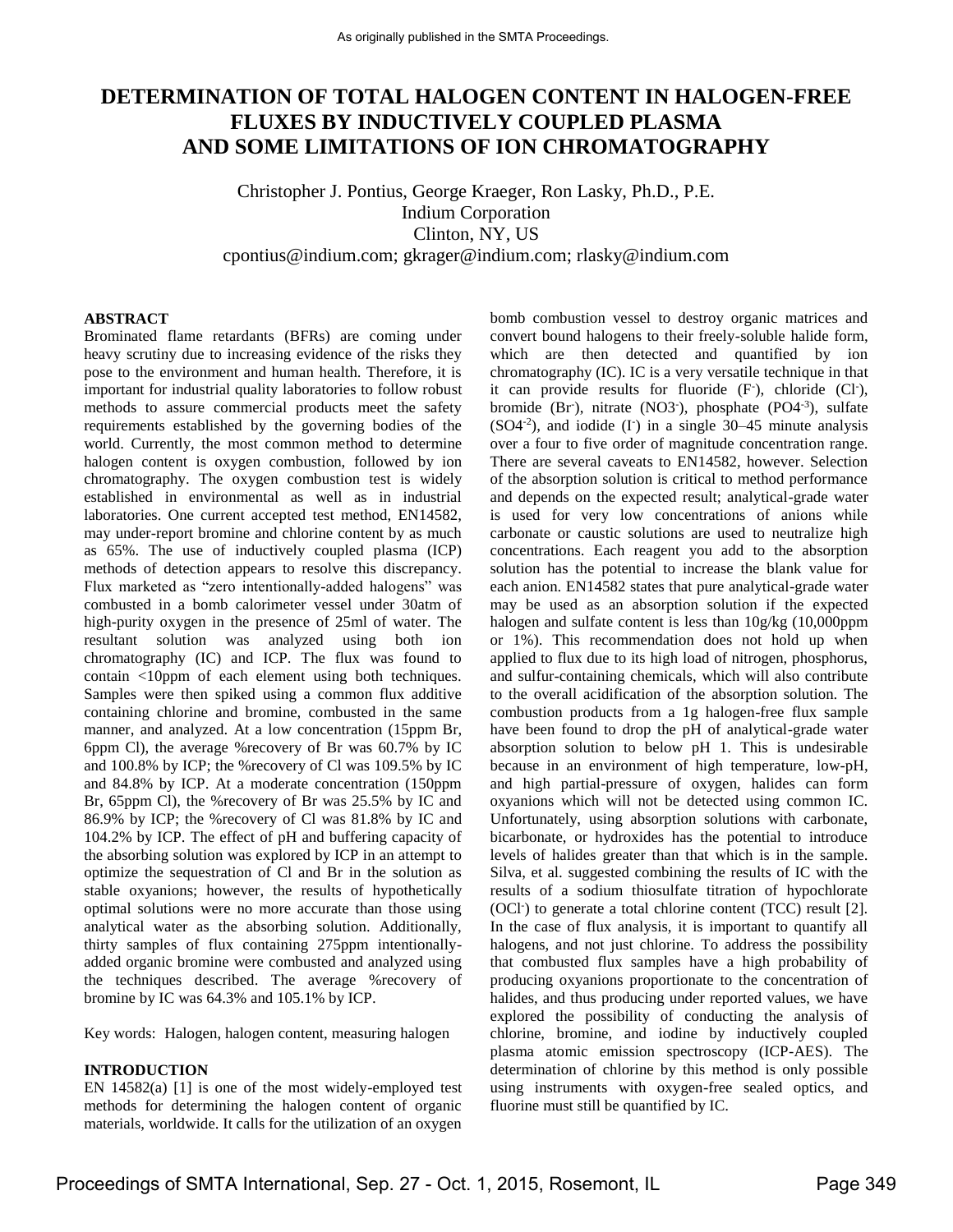#### **EQUIPMENT AND REAGENTS Combustion**

A Parr 1108CL oxygen combustion vessel was used for all combustions. This model resists corrosion by chlorine and bromine in excess of 1% of sample weight. It was operated in accordance with the manufacturer's recommended operating procedures. Silva, et al. theorized that the most accurate chlorine results would be generated using an absorption solution which would maintain a pH of >10, the pKa of OCl- . Three molar strengths of KOH absorber solution were evaluated for their ability to maintain a pH above 10 and stabilize chlorine in the solution. The KOH was verified to be free of significant chloride and bromide (<10ppm) prior to use by ICP.

## **Anion-IC**

Analysis was performed using a Metrohm 883 Basic IC system with a MSM suppressor module and conductivity detector. The eluent used was 4.8mmol/L Na2CO3/1.5mmol/L NaHCO3 at a flow rate of 0.7ml/min. This eluent has been selected because it maintains the elution order of common anions while reducing the elution time, facilitating quantitation of iodide. Separation utilized a Metrosep A Supp 5 250cm/4.0mm column and a Metrosep A Supp 4/5 Guard column. The calibration curve from 0.01ppm to 10ppm was created using fresh dilutions from a custom NIST-traceable standard solution from Inorganic Ventures containing  $1000$ mg/L each of F<sup>-</sup>, Cl<sup>-</sup>, NO<sub>2</sub><sup>-</sup>, Br<sup>-</sup>,  $NO<sub>3</sub><sup>-2</sup>, PO<sub>4</sub><sup>-3</sup>, SO<sub>4</sub><sup>-2</sup>, and I. 20<sub>µ</sub>L of standards and samples$ were injected using a Metrohm 863 Compact Autosampler.

## **ICP**

Analysis was performed using a Spectro Ciros system. Calibration was performed using 1ppm and 100ppm fresh dilutions of the same standard solution used for anion-IC analysis.

#### **SAMPLE PREPARATION**

1g portions of no intentionally-added halogens flux were combusted under 30-35atm of ultra-high purity oxygen. The products were absorbed in 25ml 18.2MOhm analyticalgrade water; this is the maximum volume of absorbing solution that could be added to the combustion vessel without compromising the sample. The effect of increasing Cl/Br concentration was investigated by spiking samples with varying amounts of 1% solution of bromochloroacetophenone in tetraethylene glycol dimethyl ether to maintain the flux matrix. Additional data were compiled from routine quality control data from a halogenfree flux with a formulated bromine content of 275ppm.

## **RESULTS**

Silva, et al. investigated the content of various refusederived fuels and reported TCC levels of 6-24g/kg, 6000- 24000ppm [2]. The content of halogen-free fluxes is much lower, making the sensitivity of the test much more important. For this reason, the KOH absorption solutions could not be analyzed by anion-IC because a dilution of >1000 was required to reduce the potassium interference at

the beginning of the chromatogram. KOH absorption solutions were analyzed by ICP alone.

All unspiked samples of flux with no intentionally-added halogens were verified to contain 10ppm or less of bromine and chlorine by both IC and ICP, regardless of absorption solution. Samples spiked with 0.01% bromochloroacetophenone had a theoretical content of 14ppm bromine and 6ppm chlorine. Samples spiked with 0.1% bromochloroacetophenone had a theoretical content of 147ppm bromine and 65ppm chlorine.

Only samples using analytical-grade water as the absorption solution were tested using both analytical methods. These samples produced inconsistent results when analyzed by IC. Using ICP, the results were more consistent and more accurate. At these Br/Cl levels, increasing molarity KOH absorption solutions produced decreasingly favorable results. All results are summarized in Table 1 (see end of paper for enlarged table).

| Table 1. Summary of experimental results and calculated |  |  |
|---------------------------------------------------------|--|--|
| data                                                    |  |  |

|                | Combustion - ICP Developmental Work |          |          |          | Investigational Material: Indium&9HF Flux                                                   |           |                         |                   | Spike compound:<br>Bromochloroacetopherone |            |                   |         |                   |               | Spike Diluent: Tetraethylene glycol dimethyl ether |         |
|----------------|-------------------------------------|----------|----------|----------|---------------------------------------------------------------------------------------------|-----------|-------------------------|-------------------|--------------------------------------------|------------|-------------------|---------|-------------------|---------------|----------------------------------------------------|---------|
|                |                                     |          |          |          |                                                                                             |           |                         |                   | ĸ.                                         | Average IC |                   | Average | <b>ICP</b>        | Average       | <b>ICP</b>                                         | Average |
|                |                                     |          |          |          |                                                                                             |           | Theo                    | Theo              | Exp.                                       | Br Rec     | <b>Exp</b>        | CI Rec  | <b>Exp</b>        | <b>Br Rec</b> | Exp                                                | CI Rec  |
|                | Sample Absorbant wt. (g)            | Flux     | (96)     | (x)      | Spike conc. Spike wt. Absorbant wt.<br>$\omega$                                             | Sample pH | <b>Br</b> Conc<br>(ppm) | CI Conc.<br>(ppm) | Br Conc.<br>(ppm)                          | (96)       | CI Conc.<br>(ppm) | (56)    | Br Conc.<br>(ppm) | (96)          | CI Conc.<br>(ppm)                                  | (96)    |
| $\mathbf{1}$   | Water                               | $\circ$  | $\circ$  | $\circ$  | 1                                                                                           | ٤         | $\circ$                 | $\circ$           | 0.007                                      |            | 0.013             |         | 0.174             |               | 0.134                                              |         |
|                |                                     |          |          |          |                                                                                             |           |                         |                   |                                            |            |                   |         |                   |               |                                                    |         |
| $\overline{2}$ | Filter Blank                        | $\circ$  | ö        | $\Omega$ |                                                                                             | g,        | $\Omega$                | $\circ$           | 0.003                                      |            | 0.021             |         | 0.025             |               | 0.176                                              |         |
| $\overline{a}$ | 0.2M KOH                            | $\circ$  | $\circ$  | $\circ$  |                                                                                             | 13        | $\circ$                 | $\circ$           | 0.152                                      |            | 0.561             |         | 0.001             |               | 4.178                                              |         |
| 4              | 0.4M KOH                            | $\circ$  | o        | $\circ$  | 1                                                                                           | 14        | $\circ$                 | $\circ$           | ٠                                          |            | ٠                 |         | 0.003             |               | 5.286                                              |         |
|                |                                     |          |          |          |                                                                                             |           |                         |                   |                                            |            |                   |         |                   |               |                                                    |         |
| $\leq$         | <b>O EM KOH</b>                     | $\Omega$ | $\Omega$ | $\Omega$ | $\mathbf{1}$                                                                                | 14        | $\Omega$                | $\Omega$          | ٠                                          |            | ٠                 |         | 0.100             |               | 6,415                                              |         |
| £,             | Water 0.9979                        |          | $\circ$  | ۰        | 25.258                                                                                      |           | $\circ$                 | $\circ$           | 0.435                                      |            | 1.056             |         | $-0.209$          |               | 0.315                                              |         |
| $\overline{z}$ | Water 1.0145                        |          | ۰        | $\circ$  | 25.506                                                                                      |           | $\circ$                 | $\circ$           | 0.000                                      |            | 0.752             |         | 0.077             |               | $-0.583$                                           |         |
| a              | 0.2M KOH 0.9913                     |          | $\circ$  | $\circ$  | 25.456                                                                                      | ٠         | $\ddot{\circ}$          | $\circ$           | ٠                                          |            | ٠                 |         | 0.165             |               | $-1.134$                                           |         |
|                | 0.2M KOH 1.0389                     |          | $\circ$  | $\circ$  | 25.263                                                                                      | ĸ,        | $\circ$                 | $\circ$           | ٠                                          |            | ٠                 |         | 0.118             |               | $-1.101$                                           |         |
| 9              |                                     |          |          |          |                                                                                             |           |                         |                   |                                            |            |                   |         |                   |               |                                                    |         |
| 10             | 0.4M KOH 0.9859                     |          | $\circ$  | $\circ$  | 25.451                                                                                      | R         | $\circ$                 | $\circ$           | ٠                                          |            | ٠                 |         | $-0.065$          |               | $-0.020$                                           |         |
| 11             | 0.4M KOH 1.0315                     |          | $\circ$  | $\circ$  | 25.217                                                                                      |           | $\alpha$                | $\Omega$          | ٠                                          |            | ٠                 |         | $-0.239$          |               | $-0.684$                                           |         |
| 12             | Water 1.0209                        |          | 0.010    | 0.103    | 25.145                                                                                      | ٠         | 14                      | 6                 | 9.879                                      |            | 6.574             |         | 13.739            |               | 5.599                                              |         |
| 13             | Water 1,0078                        |          | 0.010    | 0.113    | 25.041                                                                                      |           | 15                      | ž                 | 7.612                                      | 60.655     | 10.999            | 133.348 | 15.508            | 100.761       | 5.339                                              | 84.794  |
| 14             | 0.2М КОН 1.0059                     |          | 0.010    | 0.106    | 25.468                                                                                      | ٤         | 14                      | ٤                 | ٠                                          |            | ٠                 |         | 13.058            |               | 4.587                                              |         |
|                |                                     |          |          |          |                                                                                             |           |                         |                   |                                            |            |                   |         |                   |               |                                                    |         |
| 15             | 0.2M KOH 1.0205                     |          | 0.010    | 0.128    | 25.133                                                                                      | £.        | 17                      | s                 | ٠                                          |            | ٠                 |         | 20.704            | 107.530       | 8.619                                              | 92.094  |
| 16             | 0.4M KOH 1.0392                     |          | 0.010    | 0.103    | 25.304                                                                                      | ٠         | 14                      | c                 | ٠                                          |            | ٠                 |         | 12.281            |               | 6.590                                              |         |
| 17             | 0.4M KOH 1.0445                     |          | 0.010    | 0.101    | 25.380                                                                                      | ۰         | 14                      | 6                 | ٠                                          |            | ٠                 |         | 12.941            | 90.079        | 5.667                                              | 102.142 |
| 18             | Water 1.0151                        |          | 0.100    | 0.111    | 25.439                                                                                      |           | 149                     | 66                | 35.758                                     |            | 53.077            |         | 124.522           |               | 65.532                                             |         |
| 19             | Water 1,0041                        |          | 0.100    | 0.108    | 25.173                                                                                      | 1         | 147                     | 65                | 39.755                                     | 25.521     | 54.081            | 81.811  | 132.675           | 86.913        | 70.864                                             | 104.156 |
|                |                                     |          |          |          |                                                                                             |           |                         |                   | ٠                                          |            | ٠                 |         |                   |               |                                                    |         |
| 20             | 0.2М КОН 1.0372                     |          | 0.100    | 0.109    | 25.348                                                                                      |           | 147                     | 65                |                                            |            |                   |         | 128.491           |               | 60.469                                             |         |
| 21             | 0.2M KOH 1.0054                     |          | 0.100    | 0.113    | 25.455                                                                                      | 6         | 152                     | 67                | ٠                                          |            | ٠                 |         | 138,458           | 89.260        | 64.943                                             | 94.980  |
| 22             | 0.4M KOH 1.0472                     |          | 0.100    | 0.102    | 25.418                                                                                      | R         | 137                     | 61                | ٠                                          |            | ٠                 |         | 109.425           |               | 55.740                                             |         |
| 23             | 0.4M KOH 1.0050                     |          | 0.100    | 0.113    | 25.135                                                                                      | g         | 154                     | 68                | ٠                                          |            | ٠                 |         | 122.082           | 79.573        | 55.370                                             | 86.402  |
|                |                                     |          |          |          |                                                                                             |           |                         |                   |                                            |            | ٠                 |         |                   |               |                                                    |         |
| 24             | 0.6M KOH 1.0163                     |          | 0.100    | 0.110    | 25.255                                                                                      | 10        | 149                     | 66                | ٠                                          |            |                   |         | 113.162           |               | 55.082                                             |         |
| 25             | <b>O.6M KOH 1.0255</b>              |          | 0.100    | 0.102    | 25.144                                                                                      | 10        | 138                     | 61                | ٠                                          |            | ٠                 |         | 103.280           | 75.394        | 49.170                                             | 82.032  |
|                |                                     |          |          |          | * - IC analysis not performed due to significant interference and necessarily short runtime |           |                         |                   |                                            |            |                   |         |                   |               |                                                    |         |

ICP quantitation of chlorine and bromine was practically implemented and the results of ongoing quality monitoring of a flux formulated with 275ppm bromine are summarized in Table 2 (see end of paper for enlarged table).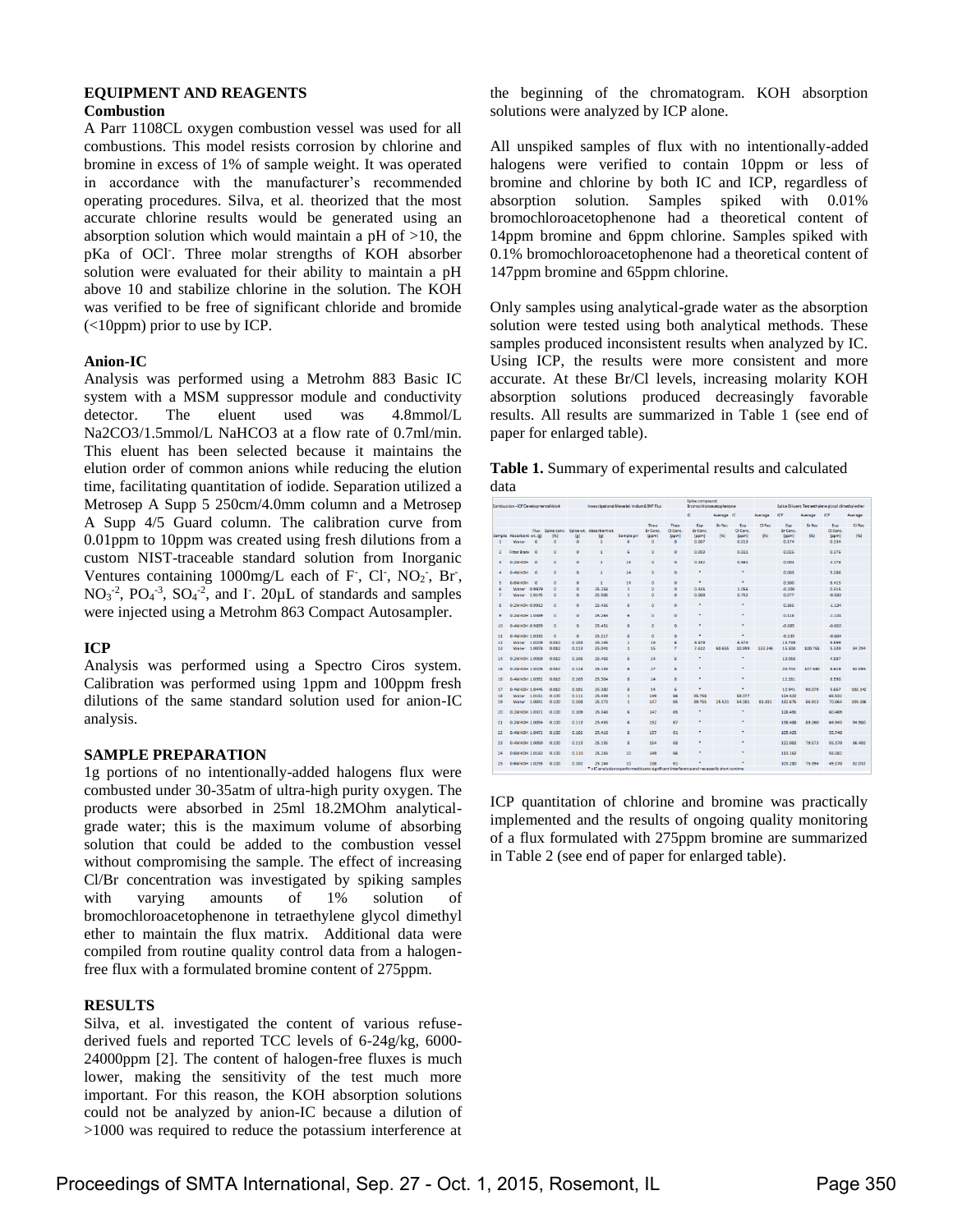| INDIUM(XXX) Monitoring |                        |     |                  |       |            |
|------------------------|------------------------|-----|------------------|-------|------------|
|                        | <b>Bromine content</b> |     |                  |       |            |
| Sample                 | IC<br><b>ICP</b>       |     | Sample           | IC    | <b>ICP</b> |
| 1                      | 119                    | 291 | 16               | 103   | 306        |
| $\overline{2}$         | 175                    | 276 | 17               | 110   | 300        |
| 3                      | 106                    | 241 | 18               | 246   | 325        |
| 4                      | 240                    | 267 | 19               | 108   | 267        |
| 5                      | 105                    | 280 | 20               | 103   | 271        |
| 6                      | 246                    | 273 | 21               | 246   | 387        |
| 7                      | 234                    | 247 | 22               | 157   | 282        |
| 8                      | 252                    | 245 | 23               | 155   | 291        |
| 9                      | 252                    | 241 | 24               | 158   | 264        |
| 10                     | 267                    | 247 | 25               | 297   | 328        |
| 11                     | 191                    | 253 | 26               | 124   | 298        |
| 12                     | 108                    | 254 | 27               | 159   | 310        |
| 13                     | 252                    | 280 | 28               | 131   | 332        |
| 14                     | 108                    | 242 | 29               | 135   | 268        |
| 15                     | 277                    | 496 | 30               | 138   | 309        |
|                        |                        |     | <b>Average</b>   | 176.7 | 289.0      |
|                        |                        |     | <b>%Recovery</b> | 64.3  | 105.1      |

## **Table 2.** Summary of thirty quality control samples analyzed by both IC and ICP

#### **CONCLUSIONS**

It appears from these results that ICP detection of bromine and chlorine may be favorable to IC detection at concentrations less than 300ppm and potentially at all concentrations. Experimental results demonstrate a reduction in error of about 75% at the concentrations tested, from 35–40% to 5–10%.

It is possible that KOH absorption solutions could be analyzed by Anion-IC following treatment with cation exchange filters; this may be evaluated during future work. The use of sodium carbonate/bicarbonate solutions for absorption was not explored but may be useable on newer IC systems which remove carbonate from the eluent postseparation pre-detection. In past experiences, high concentrations of carbonate in sample solutions interfered with bromide determination. This artifact may not be as much of an issue when quantifying bromine at higher concentrations.

#### **REFERENCES**

[1] European Committee for Standardization, 2007, "EN 14582, Characterization of waste – Halogen and sulfur content – Oxygen combustion in closed systems and determination methods"

[2] Silva, R. B. et al, 2014, "Which chlorine ions are currently being quantified as total chloride on solid alternative fuels?" Fuel Processing Technology 128, pp.61- 67.

#### **RELATED ARTICLES**

Jensen, T., 2011, "A Review of Test Methods and Classifications for Halogen-Free Soldering Materials" Indium Corp. Tech Paper as presented at APEX EXPO 2011.

Jensen, T. and Lasky, R., 2010, "Challenges Toward Implementing a Halogen-Free PCB Assembly Process" Indium Corp. Tech Paper as presented at APEX EXPO 2010.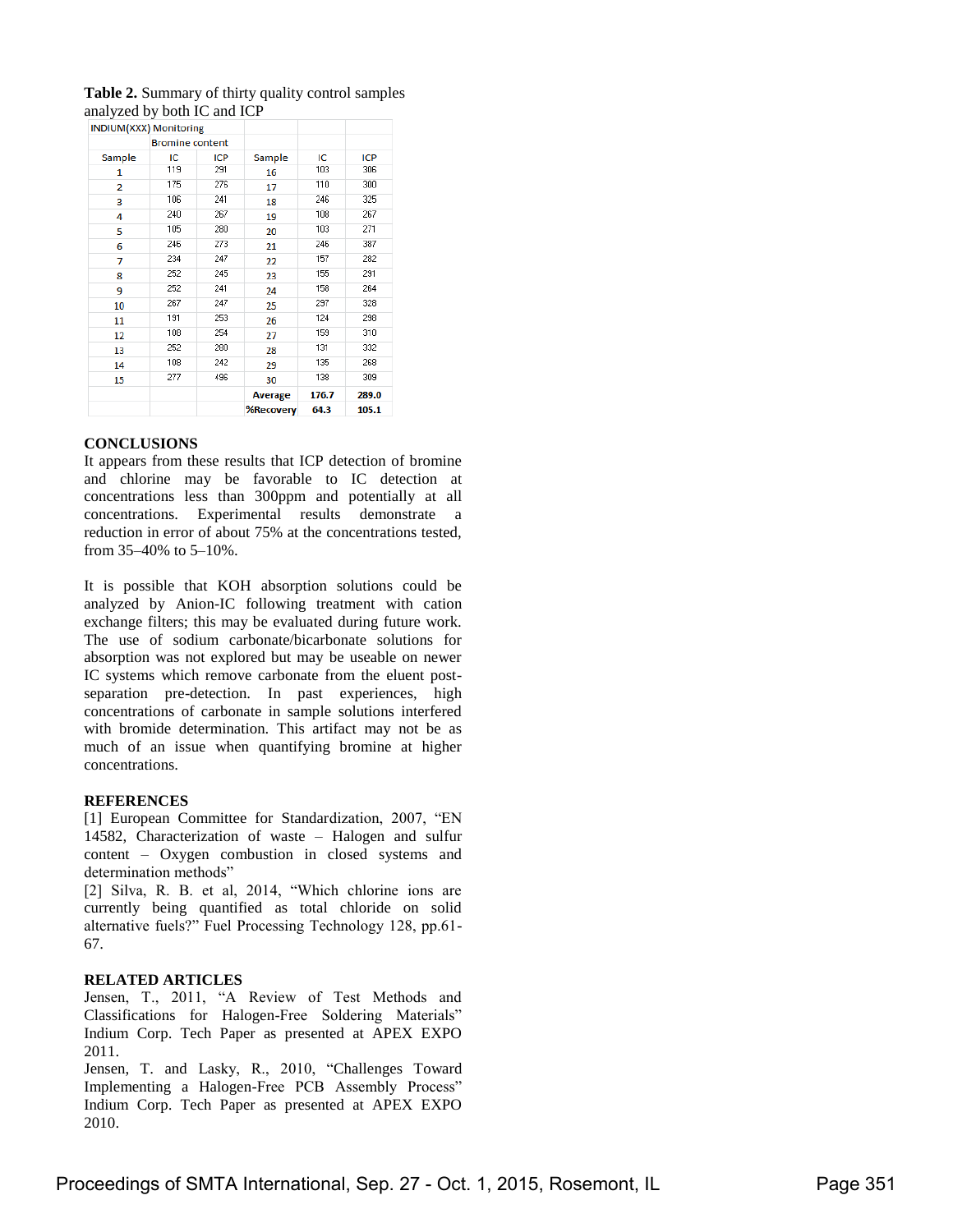|                | Combustion - ICP Developmental Work |         |                        |                               | Investigational Material: Indium8.9HF Flux                                                  |                |             |                      | Spike compound:<br>Bromochloroacetophenone |               |                |         |                |               | Spike Diluent: Tetraethylene glycol dimethyle ther |         |
|----------------|-------------------------------------|---------|------------------------|-------------------------------|---------------------------------------------------------------------------------------------|----------------|-------------|----------------------|--------------------------------------------|---------------|----------------|---------|----------------|---------------|----------------------------------------------------|---------|
|                |                                     |         |                        |                               |                                                                                             |                |             |                      | IC.                                        | Average IC    |                | Average | <b>ICP</b>     | Average       | <b>ICP</b>                                         | Average |
|                |                                     |         |                        |                               |                                                                                             |                | Theo        | Theo                 | Exp                                        | <b>Br</b> Rec | Exp            | CI Rec  | Exp            | <b>Br</b> Rec | Exp                                                | CI Rec  |
|                |                                     |         |                        |                               | Flux Spike conc. Spike wt. Absorbant wt.                                                    |                | Br Conc.    | CI Conc.             | Br Conc.                                   |               | CI Conc.       |         | Br Conc.       |               | CI Conc.                                           |         |
|                | Sample Absorbant wt. (g)<br>Water   | $\circ$ | (96)<br>$\overline{0}$ | $\left( g \right)$<br>$\circ$ | $\left( g \right)$<br>$\mathbf{1}$                                                          | Sample pH<br>6 | (ppm)<br>o  | (ppm)<br>$\mathbf 0$ | ( <sub>ppm</sub> )<br>0.007                | (96)          | (ppm)<br>0.013 | (96)    | (ppm)<br>0.174 | (96)          | (ppm)                                              | (96)    |
| $\mathbf{1}$   |                                     |         |                        |                               |                                                                                             |                |             |                      |                                            |               |                |         |                |               | 0.134                                              |         |
| $\overline{2}$ | <b>Filter Blank</b>                 | $\circ$ | $\mathbf 0$            | $\circ$                       | $\mathbf{1}$                                                                                | 6              | $\Omega$    | $\mathbf{O}$         | 0.003                                      |               | 0.021          |         | 0.025          |               | 0.176                                              |         |
| з              | 0.2M KOH                            | $\circ$ | $\mathbf 0$            | $\circ$                       | 1                                                                                           | 13             | $\circ$     | $\mathbf 0$          | 0.152                                      |               | 0.561          |         | 0.001          |               | 4.178                                              |         |
| 4              | 0.4M KOH                            | $\circ$ | $\mathbf 0$            | $\circ$                       | $\mathbf{1}$                                                                                | 14             | $\circ$     | $\circ$              | ٠                                          |               | ٠              |         | 0.003          |               | 5.286                                              |         |
| 5              | 0.6M KOH                            | $\circ$ | $\circ$                | $\circ$                       | $\mathbf{1}$                                                                                | 14             | $\circ$     | $\circ$              | ٠                                          |               | ٠              |         | 0.100          |               | 6.415                                              |         |
| 6              | Water 0.9979                        |         | $\circ$                | o                             | 25.258                                                                                      | $\mathbf{1}$   | ō           | o                    | 0.435                                      |               | 1.056          |         | $-0.209$       |               | 0.315                                              |         |
| $\overline{7}$ | Water 1.0145                        |         | $\mathbf 0$            | $\circ$                       | 25.506                                                                                      | $\mathbf{1}$   | $\mathbf 0$ | $\bullet$            | 0.000                                      |               | 0.752          |         | 0.077          |               | $-0.583$                                           |         |
|                |                                     |         |                        |                               |                                                                                             |                |             |                      |                                            |               |                |         |                |               |                                                    |         |
| 8              | 0.2M KOH 0.9913                     |         | $\circ$                | $\mathbf{0}$                  | 25.456                                                                                      | 6              | $\circ$     | $\mathbf 0$          | ٠                                          |               | ٠              |         | 0.165          |               | $-1.134$                                           |         |
| 9              | 0.2M KOH 1.0389                     |         | $\circ$                | $\circ$                       | 25.263                                                                                      | 6              | $\mathbf 0$ | $\mathbf 0$          | ٠                                          |               | ٠              |         | 0.118          |               | $-1.101$                                           |         |
| 10             | 0.4M KOH 0.9859                     |         | $\circ$                | $\circ$                       | 25.451                                                                                      | 8              | $\circ$     | $\mathbf 0$          | ٠                                          |               | ٠              |         | $-0.065$       |               | $-0.020$                                           |         |
|                | 0.4M KOH 1.0315                     |         | $\mathbf 0$            | $\Omega$                      | 25.217                                                                                      | 8              | $\Omega$    | $\Omega$             | ٠                                          |               | ٠              |         | $-0.239$       |               | $-0.684$                                           |         |
| 11<br>12       | Water 1.0209                        |         | 0.010                  | 0.103                         | 25.145                                                                                      | $\mathbf{1}$   | 14          | 6                    | 9.879                                      |               | 6.574          |         | 13.739         |               | 5.599                                              |         |
| 13             | Water 1.0078                        |         | 0.010                  | 0.113                         | 25.041                                                                                      | $\mathbf{1}$   | 15          | 7                    | 7.612                                      | 60.655        | 10.999         | 133.348 | 15.508         | 100.761       | 5.339                                              | 84.794  |
|                |                                     |         |                        |                               |                                                                                             |                |             |                      |                                            |               |                |         |                |               |                                                    |         |
| 14             | 0.2M KOH 1.0059                     |         | 0.010                  | 0.106                         | 25.468                                                                                      | 6              | 14          | 6                    | ٠                                          |               | ٠              |         | 13.058         |               | 4.587                                              |         |
| 15             | 0.2M KOH 1.0205                     |         | 0.010                  | 0.128                         | 25.133                                                                                      | 6              | 17          | 8                    | ٠                                          |               | ٠              |         | 20.704         | 107.530       | 8.619                                              | 92.094  |
| 16             | 0.4M KOH 1.0392                     |         | 0.010                  | 0.103                         | 25.304                                                                                      | 8              | 14          | 6                    | ٠                                          |               | ٠              |         | 12.281         |               | 6.590                                              |         |
| 17             | 0.4M KOH 1.0445                     |         | 0.010                  | 0.101                         | 25.380                                                                                      | 8              | 14          | 6                    | ٠                                          |               | ٠              |         | 12.941         | 90.079        | 5.667                                              | 102.142 |
| 18             | Water 1.0151                        |         | 0.100                  | 0.111                         | 25.439                                                                                      | $\mathbf{1}$   | 149         | 66                   | 35.758                                     |               | 53.077         |         | 124.522        |               | 65.532                                             |         |
| 19             | Water 1.0041                        |         | 0.100                  | 0.108                         | 25.173                                                                                      | $\mathbf 1$    | 147         | 65                   | 39.755                                     | 25.521        | 54.081         | 81.811  | 132.675        | 86.913        | 70.864                                             | 104.156 |
| 20             | 0.2M KOH 1.0372                     |         | 0.100                  | 0.109                         | 25.348                                                                                      | 6              | 147         | 65                   | ٠                                          |               | ٠              |         | 128.491        |               | 60.469                                             |         |
| 21             | 0.2M KOH 1.0054                     |         | 0.100                  | 0.113                         | 25.455                                                                                      | 6              | 152         | 67                   | ٠                                          |               | ٠              |         | 138.488        | 89.260        | 64.943                                             | 94.980  |
| 22             | 0.4M KOH 1.0472                     |         | 0.100                  | 0.102                         | 25.418                                                                                      | 8              | 137         | 61                   | ٠                                          |               | ٠              |         | 109.425        |               | 55.740                                             |         |
|                |                                     |         |                        |                               |                                                                                             |                |             |                      |                                            |               |                |         |                |               |                                                    |         |
| 23             | 0.4M KOH 1.0050                     |         | 0.100                  | 0.113                         | 25.135                                                                                      | 8              | 154         | 68                   | ٠                                          |               | ٠              |         | 122.082        | 79.573        | 55.370                                             | 86.402  |
| 24             | 0.6M KOH 1.0163                     |         | 0.100                  | 0.110                         | 25.255                                                                                      | 10             | 149         | 66                   |                                            |               | ٠              |         | 113.162        |               | 55.082                                             |         |
| 25             | 0.6M KOH 1.0255                     |         | 0.100                  | 0.102                         | 25.144                                                                                      | 10             | 138         | 61                   |                                            |               |                |         | 103.280        | 75.394        | 49.170                                             | 82.032  |
|                |                                     |         |                        |                               | * = IC analysis not performed due to significant interference and necessarily short runtime |                |             |                      |                                            |               |                |         |                |               |                                                    |         |

## **Table 1.** Summary of experimental results and calculated data